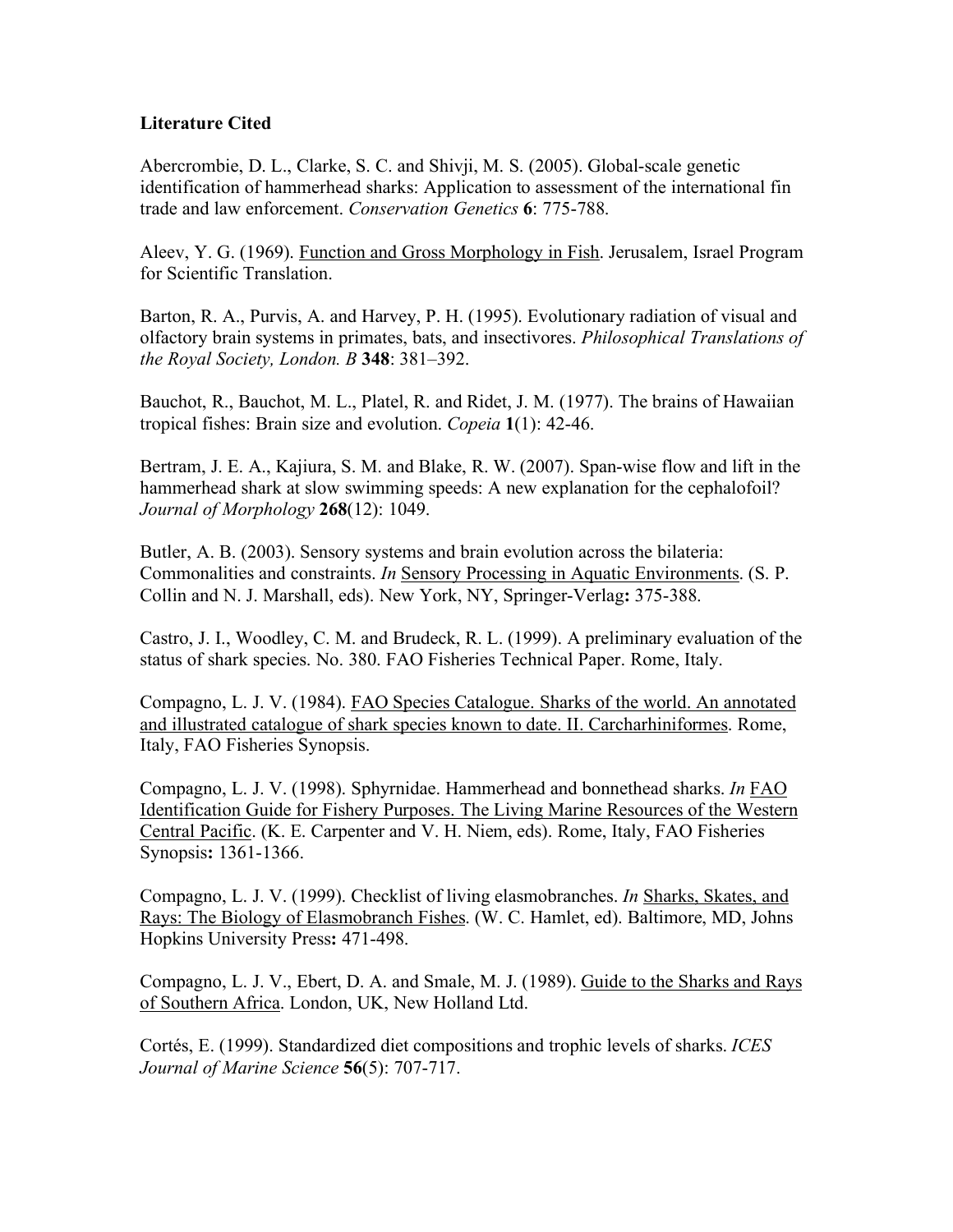Dulvy, N. K. and Reynolds, J. D. (1997). Evolutionary transitions among egg-laying, live-bearing, and maternal inputs in sharks and rays. *Proceedings of the Royal Society, London. B* **264**: 1309-1315.

Hasler, A. D. (1957). The sense organs: Olfaction and gustatory senses of fishes. *In* The Physiology of Fishes. (M. E. Brown, ed). New York, NY, Academic Press. **2:** 187-210.

Huber, R., van Staaden, M. J., Kaufman, L. S. and Liem, K. F. (1997). Microhabitat use, trophic patterns, and the evolution of brain structure in African cichlids. *Brain, Behavior, and Evolution* **50**: 167-182.

Kajiura, S. M. (2001). Head morphology and electrosensory pore distribution of carcharhinid and sphyrnid sharks. *Environmental Biology of Fishes* **61**: 125-133.

Kajiura, S. M., Forni, J. B. and Summers, A. P. (2003). Maneuvering in carcharhinid and sphyrnid sharks: The role of the cephalofoil. *Zoology* **106**: 19-28.

Kajiura, S. M., Forni, J. B. and Summers, A. P. (2005). Olfactory morphology of carcharhinid and sphyrnid sharks: Does the cephalofoil confer a sensory advantage? *Journal of Morphology* **264**(3): 253-263.

Kajiura, S. M. and Holland, K. N. (2002). Electroreception in juvenile scalloped hammerhead and sandbar sharks. *Journal of Experimental Biology* **205**: 3609-3621.

Klimley, A. P. (1985). Schooling in *Sphyrna lewini*, a species with a low risk of predation: A non-egalitarian state. *Journal of Comparative Ethology* **70**(4): 297-319.

Kotrschal, K., van Staaden, M. J. and Huber, R. (1998). Fish brains: Evolution and environmental relationships. *Reviews in Fish Biology and Fisheries* **8**: 373-408.

Linnaeus, C. (1758). Systema naturae per regna tria naturae, secundum classes, ordines, genera, species, cum characteribus, differentiis, synonymis, locis. Tomus I. Editio decima, reformata. *Systema Naturae, Ed. X*: i-ii + 1-824.

Muus, B. J. and Nielsen, J. G. (1999). Sea fish. Hedehusene, Denmark, Scandinavian Fishing Year Book.

Myrberg, A. A. J. and Gruber, S. (1974). The behavior of the bonnethead shark, *Sphyrna tiburo*. *Copeia* **1974**(2): 358-374.

Nakaya, K. (1995). Hydrodynamic function of the head oin the hammerhead sharks (Elasmobranchii: Sphyrnidae). *Copeia* **1995**: 330-336.

Northcutt, R. G. (1977). Elasmobranch central nervous system organization and its possible evolutionary significance. *American Zoologist* **17**: 411-429.